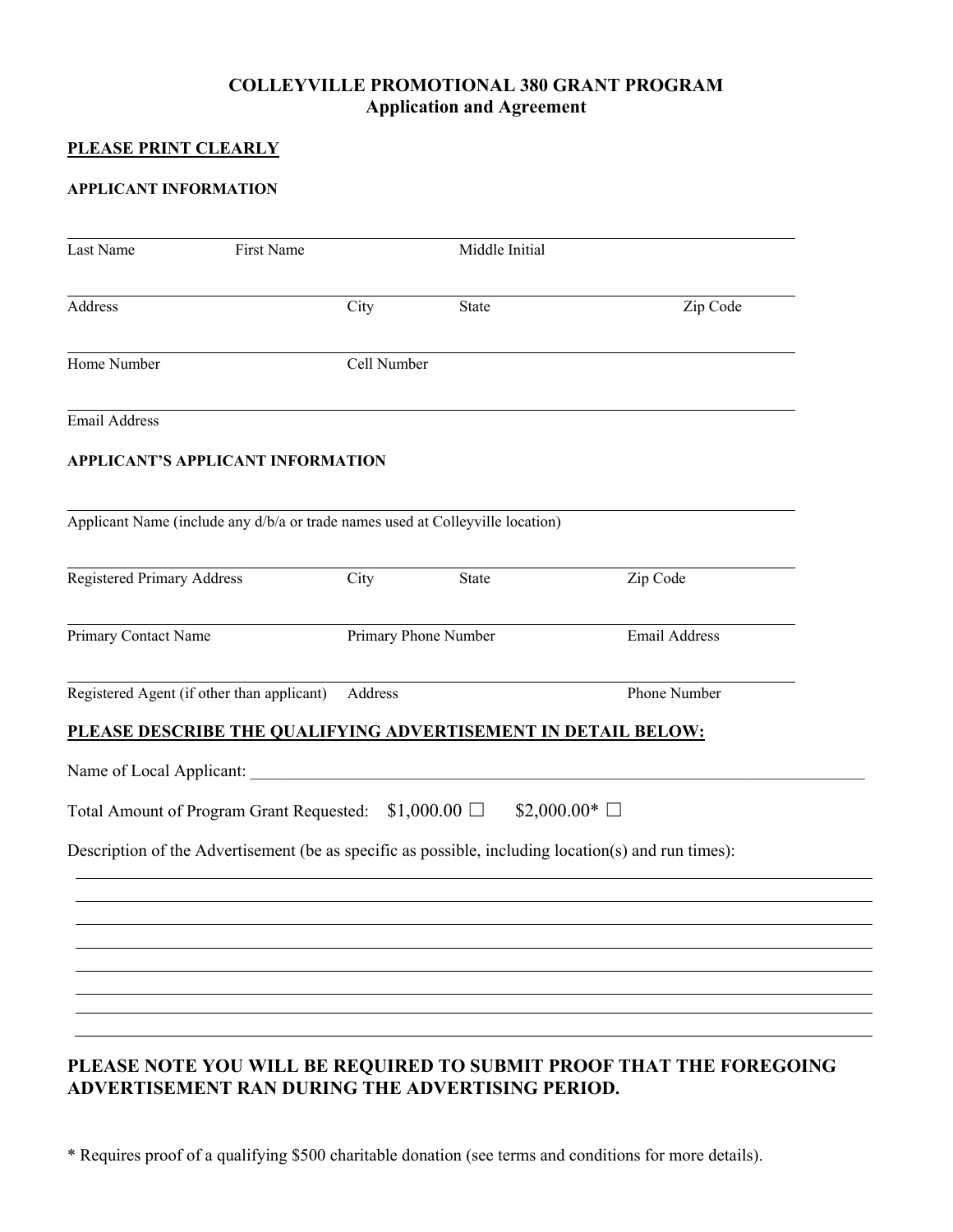# **APPLICANT ACKNOWLEDGMENT PAGE**

This 380 Economic Development Promotional Grant Application and Agreement ("Agreement") is made by and between the City of Colleyville, Texas, a home rule municipal corporation, ("City") and Applicant (each a "Party" or collectively the "Parties) acting by and through their authorized representatives.

By signing below Applicant acknowledges that the information provided in the foregoing Application is true and correct and Applicant meets all qualifications and eligibility requirements for participation in the grant program. Applicant further acknowledges that he/she has received, read and understands the Agreement Terms and Conditions contained on the following pages, and agrees to be bound thereby.

| Applicant's Signature | Date |
|-----------------------|------|
|-----------------------|------|

## For Official Use Only – Do Not Mark Below This Line

GRANT APPLICATION NUMBER: Q4P-

AMOUNT OF GRANT APPROVED: \$

ADDITIONAL CONDITIONS (IF ANY):

APPROVED:

 $\mathbf{By:}$ 

Adrienne Lothery, Assistant City Manager Date City of Colleyville, Texas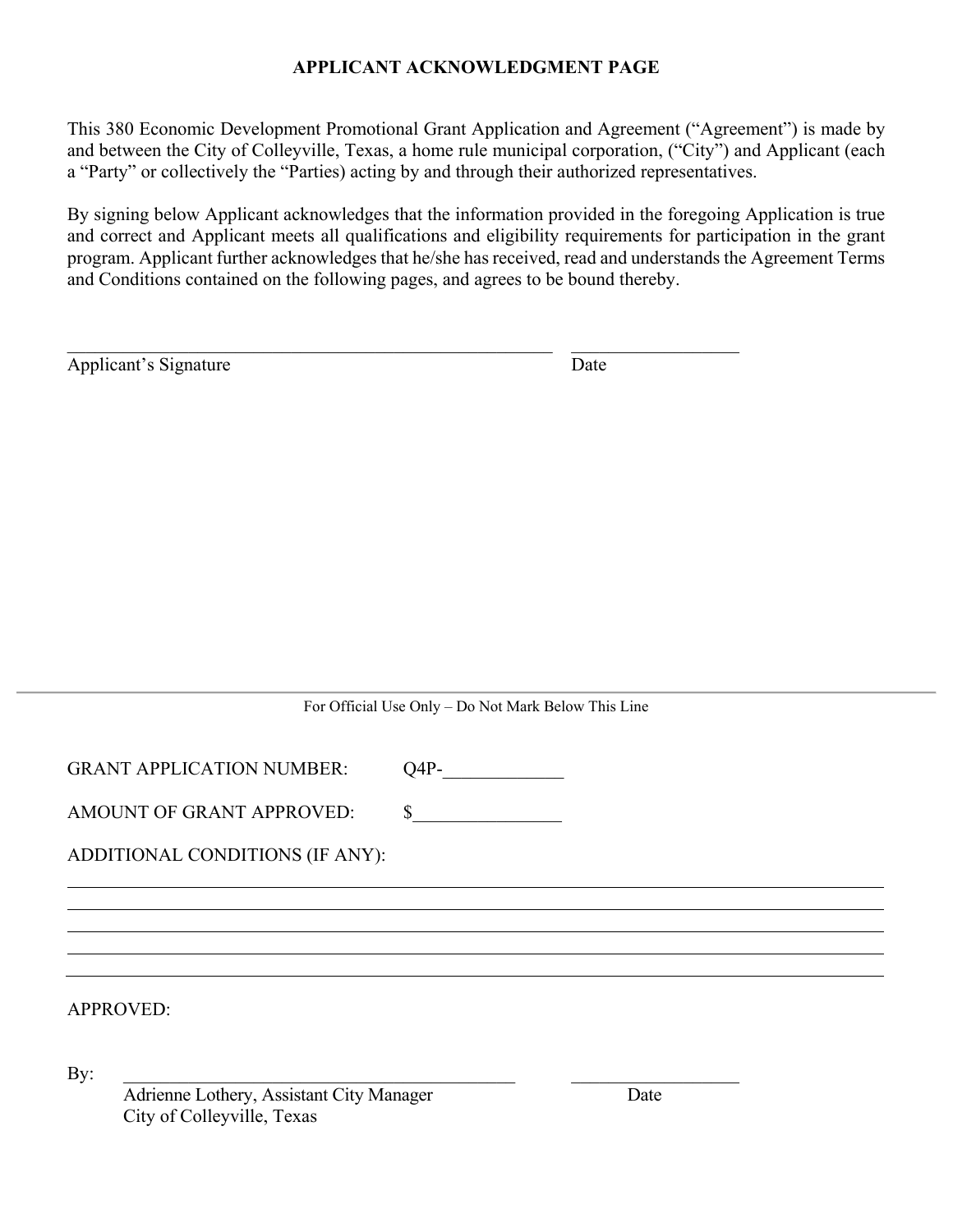## **GRANT AGREEMENT TERMS AND CONDITIONS**

1. **Grant Program**. The City has adopted programs for promoting economic development and finds that making promotional business advertising incentives to the Applicant in accordance with this Agreement will further the objectives of the City's programs, will benefit the City and its inhabitants, and will promote local economic development and stimulate business and commercial activity in the City. The Applicant has applied for an advertising incentive for Applicant's local business to defray a portion of the costs associated with temporary, additional advertisement of their business located in the City of Colleyville. In consideration of the foregoing, and other consideration the receipt and sufficiency of which are hereby acknowledged, the Parties hereto agree to the following terms and conditions set forth herein.

2. **Term and Termination**. The term of this Agreement shall begin on the date of City's approval of Applicant's Grant Application ("Effective Date") and continues until December 31, 2020 ("Expiration Date"), unless sooner terminated as provided herein.

- 2.1 Termination. This Agreement shall terminate upon any one of the following:
	- a. by written agreement of the Parties;
	- b. Expiration Date;
	- c. upon written notice by City in the event Applicant breaches any of the terms or conditions of this Agreement and such breach is not cured within five (5) days after written notice thereof in accordance with this Agreement;
	- d. upon written notice by City, if Applicant suffers an event of bankruptcy or insolvency; and
	- e. upon written notice by either Party, if any subsequent Federal or State legislation or any decision of a court of competent jurisdiction declares or renders this Agreement invalid, illegal or unenforceable.

 2.2 Repayment. In the event the Agreement is terminated by City pursuant to Section 2.1 (c), (d) or (e) Applicant shall immediately repay to City an amount equal to the total Grant paid by City to Applicant, plus interest at the rate periodically announced by the Wall Street Journal as the prime or base commercial lending rate, or if the Wall Street Journal shall ever cease to exist or cease to announce a prime or base lending rate, then at the annual rate of interest from time to time announced by Citibank, N.A. (or by any other New York money center bank reasonably selected by City) as its prime or base commercial lending rate, which shall accrue from the date of the grant payment until paid.

2.3 Right of Offset. City may at its option, offset any amounts due and payable under this Agreement against any debt (including taxes) lawfully due to City from Applicant, regardless of whether the amount due arises pursuant to the terms of this Agreement or otherwise and regardless of whether or not the debt due City has been reduced to judgment by a court.

#### 3. **Grant Program Requirements**.

 3.1 Program Grant. Subject to the obligation of Applicant to repay the Grants pursuant to Section 2.2 herein, and the continued satisfaction of all the terms and conditions of this Agreement during the term hereof, City agrees to provide Applicant with a one-time lump sum program Grant in an amount not to exceed one thousand dollars (\$1,000.00). The City may provide an additional one thousand dollars (\$1,000.00) to Applicant upon a qualifying five hundred-dollar (\$500.00) charitable donation by Applicant to a local non-profit.

 3.2 Grant Limitations. Under no circumstances shall obligations of the City hereunder be deemed to create any debt within the meaning of any constitutional or statutory provision. Further, City shall not be obligated to pay any commercial bank, lender or similar institution for any loan or credit agreement made by the Applicant. None of the obligations of the City under this Agreement shall be pledged or otherwise encumbered in favor of any commercial lender and/or similar financial institution. Additionally, under no circumstance shall the Applicant use the program Grant for any other purposes other than for the promotion and advertisement of their qualifying local business within the Corridor.

 3.3 Current Revenue. The Grants made hereunder shall be paid solely from lawfully available funds. Under no circumstances shall the obligations of the City hereunder be deemed to create any debt within the meaning of any constitutional or statutory provision. The Grant shall be paid from the general funds of the City or from such other funds of the City consistent with Article III, Section 52(a) of the Texas Constitution.

 3.4 Conditions of the Grant. Applicant's eligibility to receive the Grant shall be conditioned upon Applicant's compliance with all terms and conditions of this Agreement, including the following program Grant conditions: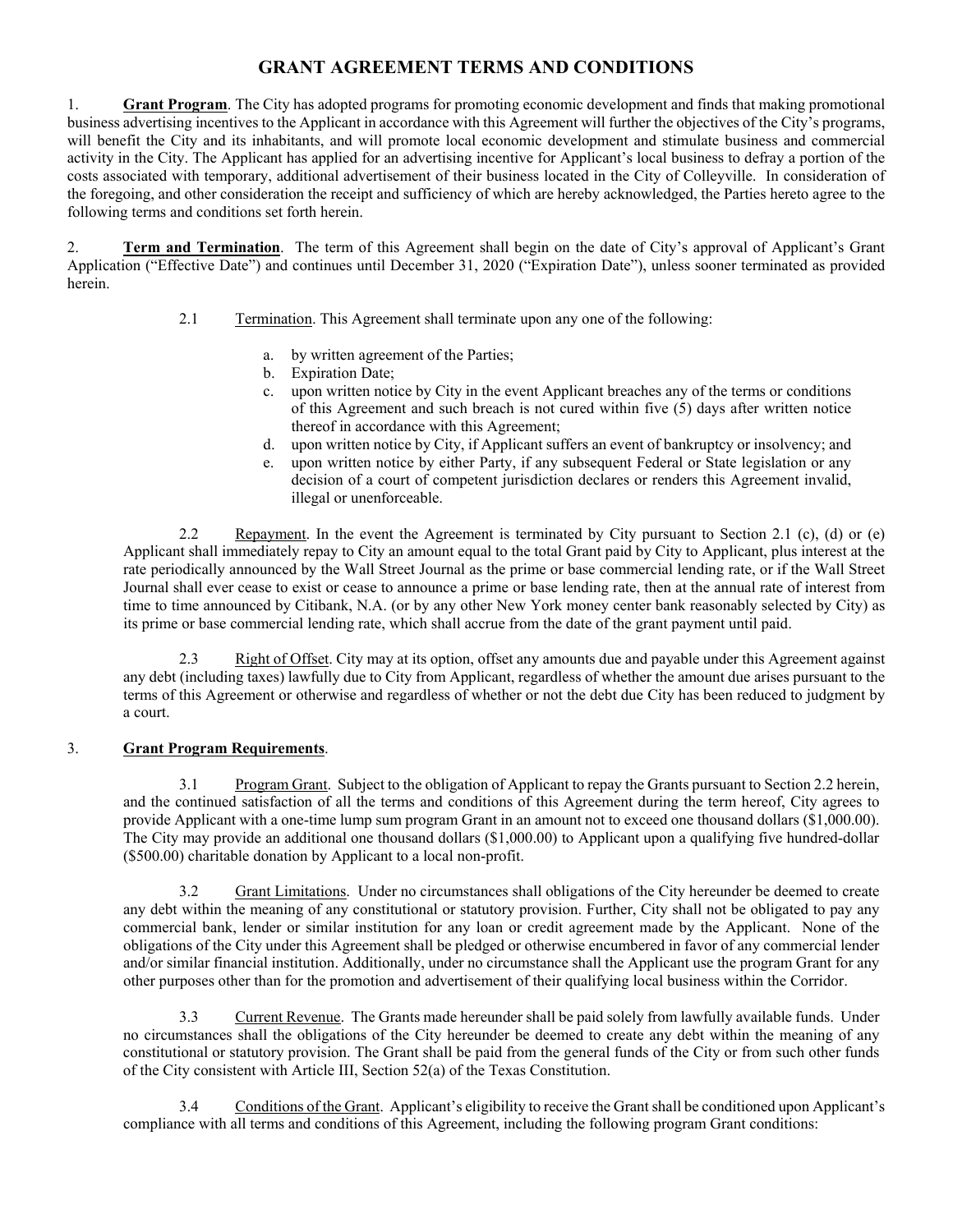- a. Supporting Financial Information. Applicant shall, as a condition precedent to the payment of the program Grant, timely provide City with all documentation necessary to issue the Grant, including but not limited to the Grant Application, invoices, proposals, receipts, and/or such other information, as may reasonably be requested by the City substantiating the actual advertising cost to be incurred by Applicant for the qualifying advertisement(s).
- b. Good Standing. Applicant shall, during the term hereof, be in good standing will all federal, state and/or local licensing authorities and shall not have an uncured breach or default of this Agreement.
- c. Qualifying Business Location. Applicant's business must be located in the City of Colleyville.
- d. Eligibility for Additional Grant. To be eligible to receive an additional grant in the amount not to exceed one thousand dollars (\$1,000.00) from the City, Applicant must submit proof of Applicant's charitable donation of five hundred dollars (\$500.00) to a non-profit organization engaged in providing charitable services and/or products which directly benefit the citizens of the City of Colleyville. An eligible non-profit organization shall meet one or more of the following conditions:
	- i. a non-profit currently operating in the City of Colleyville;
	- ii. a current member of the Colleyville Chamber of Commerce;
	- iii. an existing City-supported community organization; or
	- iv. a regional or national non-profit organization that offers charitable services or products readily available to be utilized for the direct benefit of the citizens of the City of Colleyville.
- e. Advertisement Period. The eligible advertising period to qualify for the Grant shall be from the Effective Date through December 31, 2020 ("Advertisement Period"). Applicant shall ensure that the qualifying advertisement runs before the general public during the Advertisement Period and must submit proof the City of the same the earlier of the Expiration Date, or ten (10) days following the first date in which the advertisement ran during the Advertisement Period.
- f. Continuous Taxable Sales. Commencing on the Effective Date and continuing through December 31, 2020, Applicant shall be required to continuously maintain business operations within the City and provide the City with proof of sales tax revenue generated at Applicant's business location. Applicant shall within thirty (30) days after the end of each Sales Tax Period provide the City with a certificate evidencing the required sale of Taxable Items for the applicable Sales Tax Period and such additional documentation as may be reasonably requested by the City to evidence, support and establish the total sale of Taxable Items by Applicant consummated at the Applicant for the applicable Sales Tax Period in order to qualify for the program Grant.
- g. Colleyville Reference. The advertisement must conspicuously display the hashtag "#ColleyvilleGives".
- h. Compliance with Applicable Laws. Applicant shall comply with all applicable federal, state and local laws, regulations and/or policies governing Applicant's participation in the Grant program, including all applicable sign regulations contained in the City's Sign Code.

#### 4. **Miscellaneous**

 4.1 Entire Agreement. This Agreement constitutes the sole and only agreement between the Parties and supersedes any prior understandings written or oral agreements between the parties with respect to this subject matter.

 4.2 Limitation on Liability. It is acknowledged and agreed by the Parties that the terms hereof are not intended to and shall not be deemed to create a partnership or joint venture among the Parties. It is understood and agreed between the Parties that Applicant, in satisfying the conditions of this Agreement, has acted independently, and City assumes no responsibilities or liabilities to third parties in connection with these actions.

#### 4.3 Indemnity. **TO THE FULLEST EXTENT PERMITTED BY LAW AND EXCEPT AS PROVIDED**